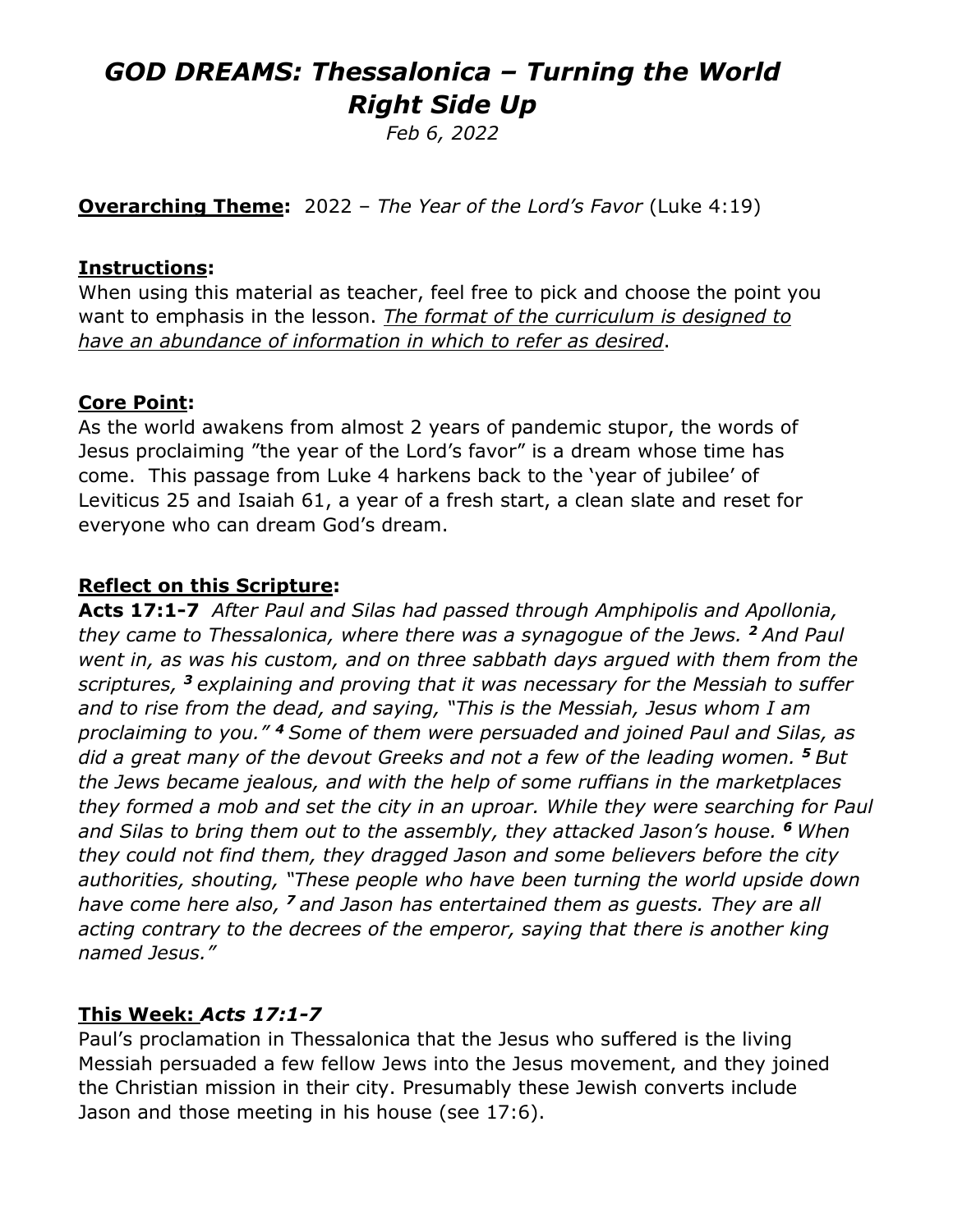Those who reacted against Paul's teaching ministry did so in disagreement with his Jesus-centered, 'suffering-and-rising Messiah' reading of Scripture. Perhaps these opponents held that the Messiah would be a conquering hero who would usher in a new world order immediately. They hired some "ruffians" to form a mob in the agora that would "set the city in an uproar" (v. 5*b*), which thereby allows them to falsely accuse Paul and Silas of "turning the world upside down." Paul's opponents routinely used this tactic, using the riot they instigate as evidence against the church's mission. In this case, Paul's opponents wanted to bring him and Silas before the "citizens' assembly" but could not locate them; and so they took their mischief to "Jason's house" (v. 5*c*) and "dragged Jason and some believers" before the city authorities to accuse Jason of having "entertained them as guests" (v. 7*a*), thereby bringing the virtue of hospitality to trial.

The "city authorities" are local magistrates who formed the city's administrative council and whose tasks are similar to those of the Philippian "magistrates" (see 16:20). One of their principal duties is to make certain that proper respect and due loyalty are given to Caesar. For this reason the only politically relevant accusation leveled against Paul and Silas is the third, which claims that they say that there is "another king named Jesus" (v. 7*b*). Paul would not argue with their assertion about another king, but would add that King Jesus began to turn this nightmarish world 'right side up' through suffering and rising according to God's dream.

-Adapted from New Interpreters Commentary, Vol X, p. 238-239

## **Questions to Ponder for Accountability in the Group:**

- 1. What do you think about Paul's assertion that it was necessary for the Messiah to suffer? Was this 'necessity' due to God's design or due to the realities of the human condition? Discuss.
- 2. How is Jesus' rising from the dead evidence that God has begun to turn the world "right side up?" Can you think of some examples of 'resurrection' in the world today?
- 3. How has the reign of King Jesus begun to turn your personal world right side up?
- 4. Discuss ways that you might lean into God's resurrection dream of turning something in your world (or sphere of influence) right side up by the power of the risen King Jesus. Are there some examples of this already taking place in our community that you can join in? Anything your LIFE group can do together? Prayerfully dream about the possibilities.